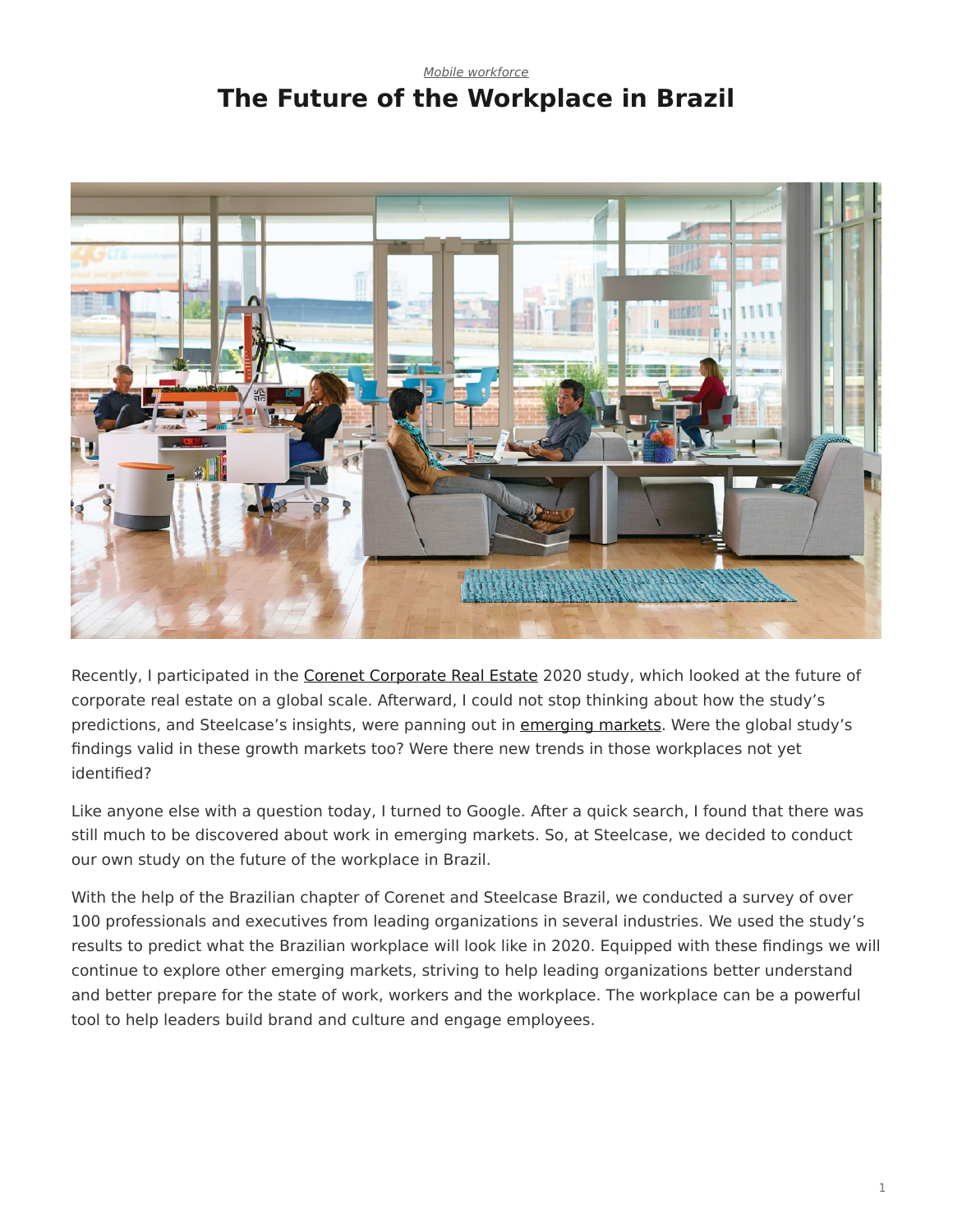## **5 KEY PREDICTIONS OUR STUDY REVEALED ABOUT BRAZIL'S WORKPLACE IN 2020**

- **Global expansion and increased responsibilities will lead to an epidemic of overwhelm.** Today, problems in the work environment like [distractions](https://www.steelcase.com/insights/articles/designing-for-distraction/) and technology issues can lead to a loss of up to 44 days a year per employee, which corresponds to a loss of 17 percent in productivity. Workers will be asked to do more work, faster and the physical environment will need to support worker's attention to help them think better.
- **Workers will have [more choices](https://www.steelcase.com/insights/articles/six-dimensions-of-wellbeing-in-the-workplace/) over where to work.** Currently, the main alternative ways of working used by organizations are flexible hours (65 percent), informal work areas (53 percent) and home office (47 percent). By 2020, 74 percent will have flexible hours and 64 percent a solid home office policy, while 72 percent of them will implement informal areas, followed by 67 percent of new collaboration zones.
- **Global teams will grow.** Today, less than 50 percent of the work done by teams is done with all people present in the same place. That number will only continue to increase. Teamwork will increasingly be done in "mixed-presence" modes, (a few workers connecting to meetings from an outside location), with significant growth in "all-virtual" modes, (every participant joining the meeting from a different location). This will affect mostly medium to large teams.
- **More workers will work away from the office.** In 2014, people still worked mostly out of the office (89 percent), followed by travel (63 percent) and home office (56 percent) and third places (53 percent). The workplace ecosystem of the future will feature a significantly reduced use of the traditional workplace, only 47 percent working in the office, with most workers heading to their home office (72 percent), co-working spaces (68 percent) and third places (64 percent). Interestingly, 21 percent of workers see themselves using more and more public open spaces like parks and gardens.
- **The workplace will be used in a different way.** While workers have this new freedom, the workplace will continue to be a significant strategic asset for organizations to bring their people together for collaboration, innovation and group cohesion. Currently, most workplaces in Brazil are designed for worker optimization (86 percent), fitting the most people in the building as possible. The second goal of workplace design is to increase employee collaboration (79 percent). In the near future, the workplace will be designed to balance worker mobility and connect with those outside of the main location (74 percent). Additionally, workplaces will be designed to give workers more choices over their workspace – including a variety of individual, focused spaces, collaboration areas and spaces for socializing (68 percent).

## **Read More**